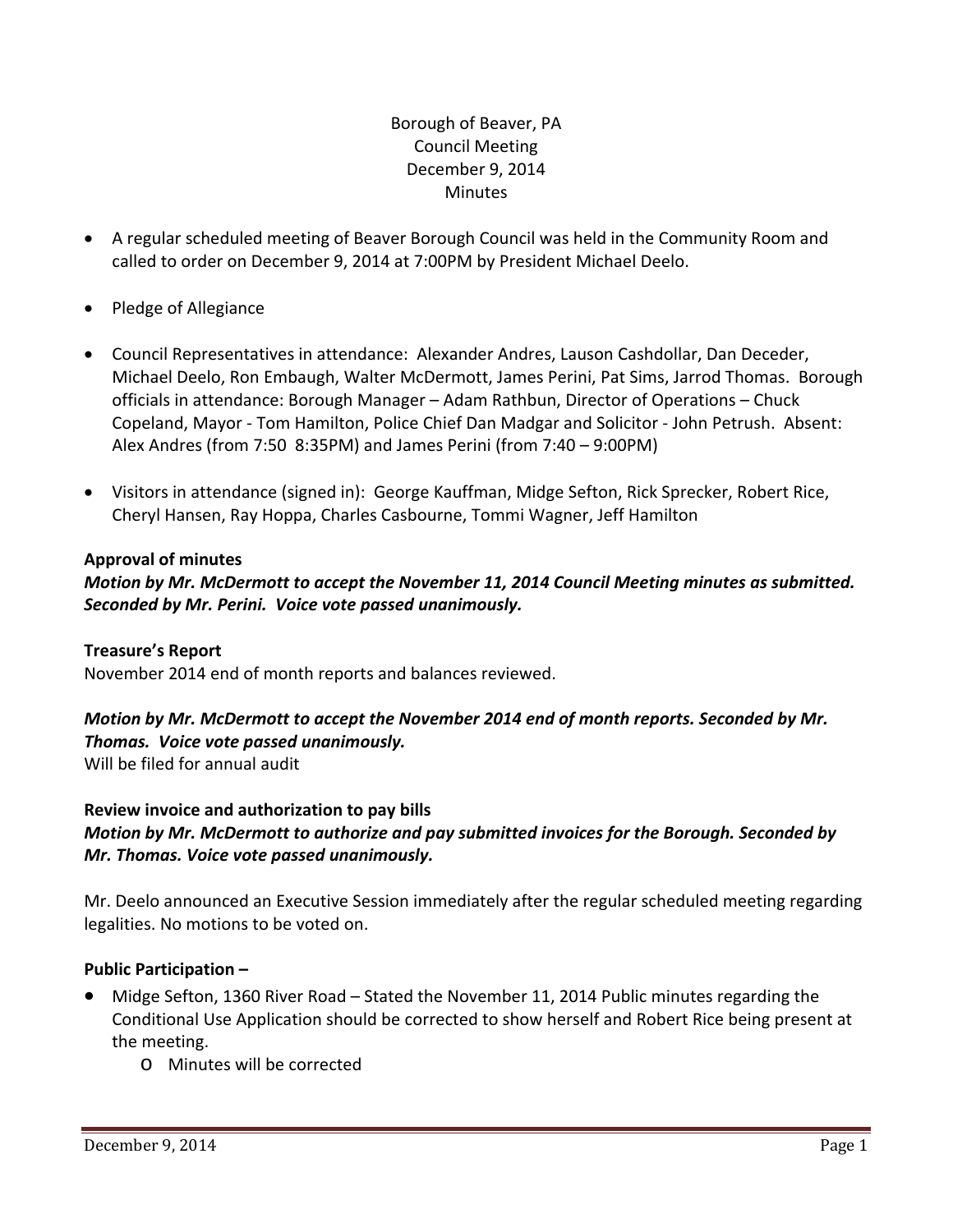Mr. Deelo announced the agenda will be revised for several motions to be voted on early since a council member needs to leave for part of the meeting.

Motion – To adopt 2015 Beaver Borough Budget General Fund – with post advertisement revisions Motion by Mr. Perini that the 2015 Beaver Borough General Fund Budget as advertised, but with the list *of revisions attached hereto be adopted. I move further that a copy of that budget, electronic or otherwise, be attached hereto and retained in the Borough records. Seconded by Mr. Sims.*

After discussion, motion was withdrawn to have other motions voted on prior to this motion.

# **Motion – Restoring the Shade Tree Commission Budget**  *Motion by Mr. Andres that the Shade Tree Commission's budget be restored to the 2014 amount of \$27,000 for the 2015 fiscal year. Seconded by Mr. Thomas.*

- Mr. Andres stated the budget is a guideline, however is a plan and recommendations to the budget should be made now. The Shade Tree Commission (STC) submitted a plan for \$35,000 and has been in compliance with our requests; therefore council should grant the request of \$27,000. No other commission has been asked to cut their budget by 50%.
- Mr. Rathbun stated he and Mr. Deelo met with Mr. Colavincenzo and discussed requirements. Received positive feedback. Budget is a guideline. If progress is met, the budget amount can be restored. Some requests are still outstanding and procurement needs to be looked into.
- Mr. Embaugh stated the Borough Manager has a contingency built in the budget. The STC can bring their request to the Borough Manager, if approved, the Borough Manager can transfer the money required.
- Mr. Deelo stated the Borough Manager and the STC have agreed on communication and other requirements needed.
	- o The STC requested \$35,000, budget is for \$13,000, and the motion is for \$27,000. We do not want to insult our volunteers who are doing great things for our community.
- Mayor Hamilton stated he agrees with Council President, Deelo. The STC has done an excellent job. We should show our appreciation and restore the funding.
- Mr. Sims stated he respects the STC, however we should rely on the recommendations of the Borough Manager and the Finance Committee. If additional expenditures are required the budget can be adjusted.

Roll call vote: Mr. Embaugh - No, Mr. Perini - No, Mr. Sims - No, Mr. Cashdollar - No, Mr. Deceder -Yes, Mr. Thomas – Yes, Mr. Andres – Yes, Mr. McDermott – No, Mr. Deelo – Yes. Motion failed on the *indicated roll call vote, 4‐5.* 

**Motion – To adopt 2015 Beaver Borough Budget General Fund – with post advertisement revisions** *Motion by Mr. Perini that the 2015 Beaver Borough General Fund Budget as advertised, but with the* list of revisions attached hereto be adopted. I move further that a copy of that budget, electronic or otherwise, be attached hereto and retained in the Borough records. Seconded by Mr. Sims. Roll call vote: Mr. Embaugh - Yes, Mr. Perini - Yes, Mr. Sims - Yes, Mr. Cashdollar - Yes, Mr. Deceder - Yes, Mr. Thomas – Yes, Mr. Andres – No, Mr. McDermott – Yes, Mr. Deelo – Yes. Motion passed on the *indicated roll call vote, 8‐1.*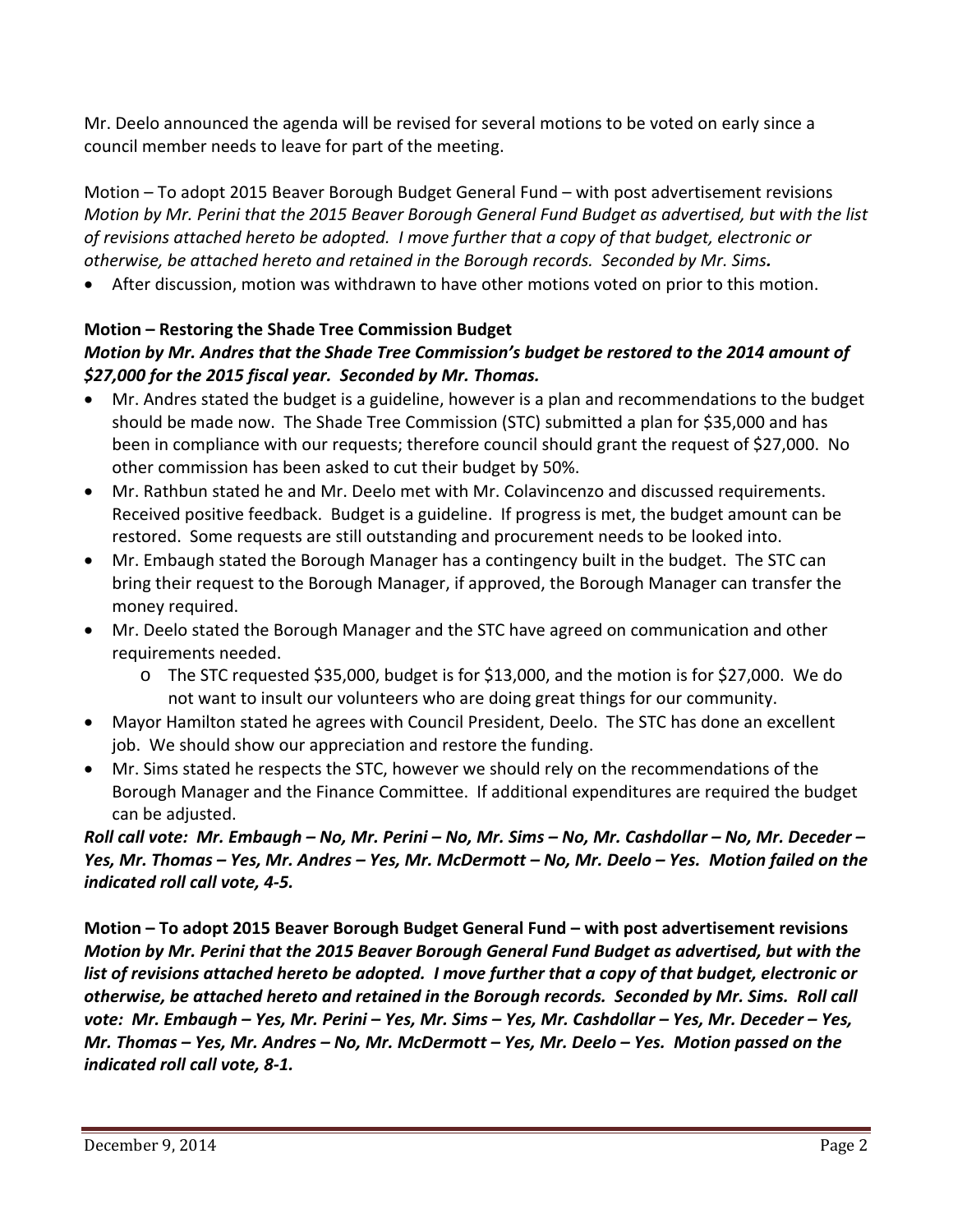Motion – Amending Chapter 24 of the Code of Ordinances, relating to Tax Levy and Rate of Tax for **2015**

*Motion by Mr. Perini that Beaver Borough Council approve and enact the attached ordinance* amending Chapter 24 of the Code of Ordinances, to levy and fix the rate of a tax on real property for the fiscal year 2015. Seconded by Mr. Cashdollar. Roll call vote: Mr. Embaugh – Yes, Mr. Perini – Yes, Mr. Sims – Yes, Mr. Cashdollar – Yes, Mr. Deceder – Yes, Mr. Thomas – Yes, Mr. Andres – Yes, Mr. McDermott - Yes, Mr. Deelo - Yes. Motion passed on the indicated roll call vote, 9-0.

# **Motion – To adopt 2015 Beaver Borough Budget Water & Sewer Fund**

*Motion by Mr. Sims that the 2015 Beaver Borough Water and Sewer Fund Budget as advertised be adopted. I move further that budget, electronic or otherwise, be attached hereto and retained in the* Borough records. Seconded by Mr. Perini. Roll call vote: Mr. Embaugh - Yes, Mr. Sims - Yes, Mr. Cashdollar – Yes, Mr. Deceder – Yes, Mr. Thomas – Yes, Mr. Andres – Yes, Mr. McDermott – Yes, Mr. *Deelo – Yes. Motion passed on the indicated roll call vote, 9‐0.*

**Reports – Commissions Council of Governments (COG) –** No report

**Business District Authority –** No report

**Motion – Business District Authority members**

*Motion by Mr. Andres that Beaver Council approve the appointments of Beaver residents Mark O'Leary and Chad Whelpley to serve as new members of the Beaver Business District Authority. Seconded by Mr. McDermott. Voice vote passed unanimously. (Mr. Perini absent from vote)* 

**Civil Service Commission –** Reported by Midge Sefton

- Reviewed the December 5, 2014 meeting minutes distributed to council
- **Motion – Civil Service Commission member** *Motion by Mr. Thomas that Beaver Council re‐appoint James Todd to the Civil Service Commission January 1, 2015 through December 31, 2020. Seconded by Mr. Andres. Voice vote passed unanimously. (Mr. Perini absent from vote)*

# **Zoning Hearing Board –** No report

**Planning Commission –** Reported by Mr. Deceder

- Memo dated December 2, 2014 regarding Vacancy Beaver Planning Commission in council packet
- **Motion – Appointing Larry Renninger to the Beaver Borough Planning Commission for a four year term beginning January 1, 2014.**

*Motion by Mr. Cashdollar that Larry Renninger be and is hereby appointed to a four year term on the Beaver Borough Planning Commission beginning on January 1, 2015 and that he occupy the position currently held by Daniel Deceder whose term expires on December 31, 2014. Seconded by Mr. Embaugh. Voice vote passed unanimously. (Mr. Perini absent from vote)*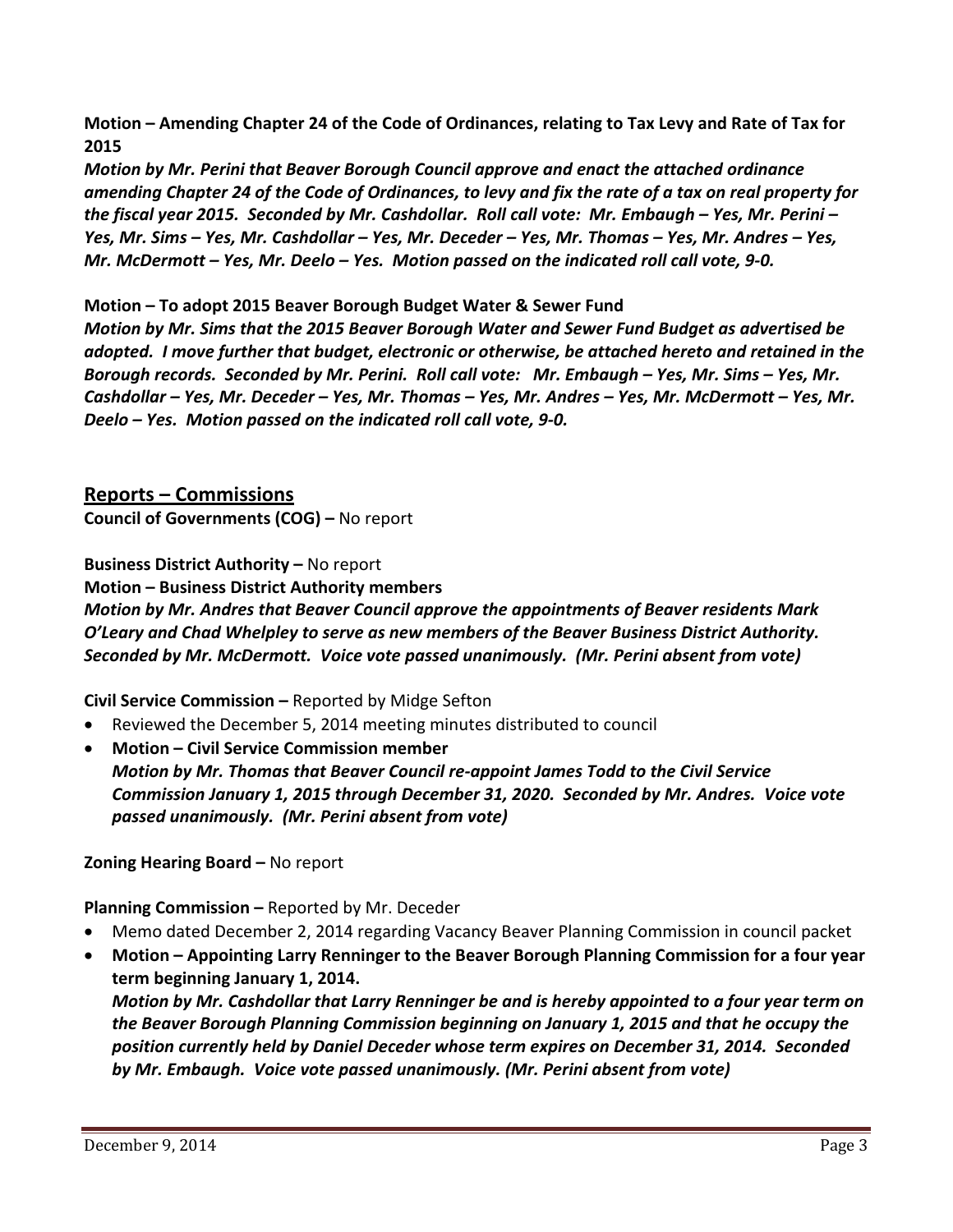**Motion – Re‐appointing Mark Peluso to the Beaver Borough Planning Commission for a four year term beginning January 1, 2015.**

Motion by Mr. Cashdollar that Mark Peluso be and is hererby re-appointed to a four year term on *the Beaver Borough Planning Commission beginning January 1, 2015. Seconded by Mr. Thomas. Voice vote passed unanimously. (Mr. Perini absent from vote)*

**Tree Commission –** October 27, 2014 meeting minutes enclosed in council packet George Kauffman stated the STC volunteers have put in personal time and understands the system is in need of repair. However, he is upset with the unprofessionalism of discussing the problems in a public forum.

**Code Enforcement Officer Report –** Reported by Richard Sprecker Monthly report enclosed in council packet

# **Historic Architectural Review Board (HARB) –** No report

# **Council Committee Reports**

**Public Safety –** Reported by Mr. Thomas

- Reviewed the November 24, 2014 meeting minutes enclosed in council packet
- Mr. Thomas requested the status of the property deed for the Beaver Fire Department.
	- o Mr. Petrush stated there are concerns with the Reversion Clause which favors the school district. This issue needs to be worked out prior to bringing it to Council.
- Chief Madgar stated Kelly Hogan will be off an additional four (4) weeks.

**Finance –** Reported by Mr. Perini

November 19, 2014 meeting minutes enclosed in council packet

**Highway –** No report

**General Government –** No report

**Code Enforcement –** Reported by Mr. Cashdollar

Reviewed the November 24, 2014 meeting minutes enclosed in council packet

**Recreation –** Reported by Mr. Embaugh

- No meeting in December
- Mr. Embaugh stated the best option for the new basketball courts will be next to the volleyball courts.
	- o Chief Madgar stated they had received numerous complaints from residents regarding the noise and vandalism from the past usage of the courts at the Fort McIntosh Building.
- Mr. Sims stated since Council did not have all the necessary information regarding the STC motion, he would like to introduce a motion to with a compromise amount.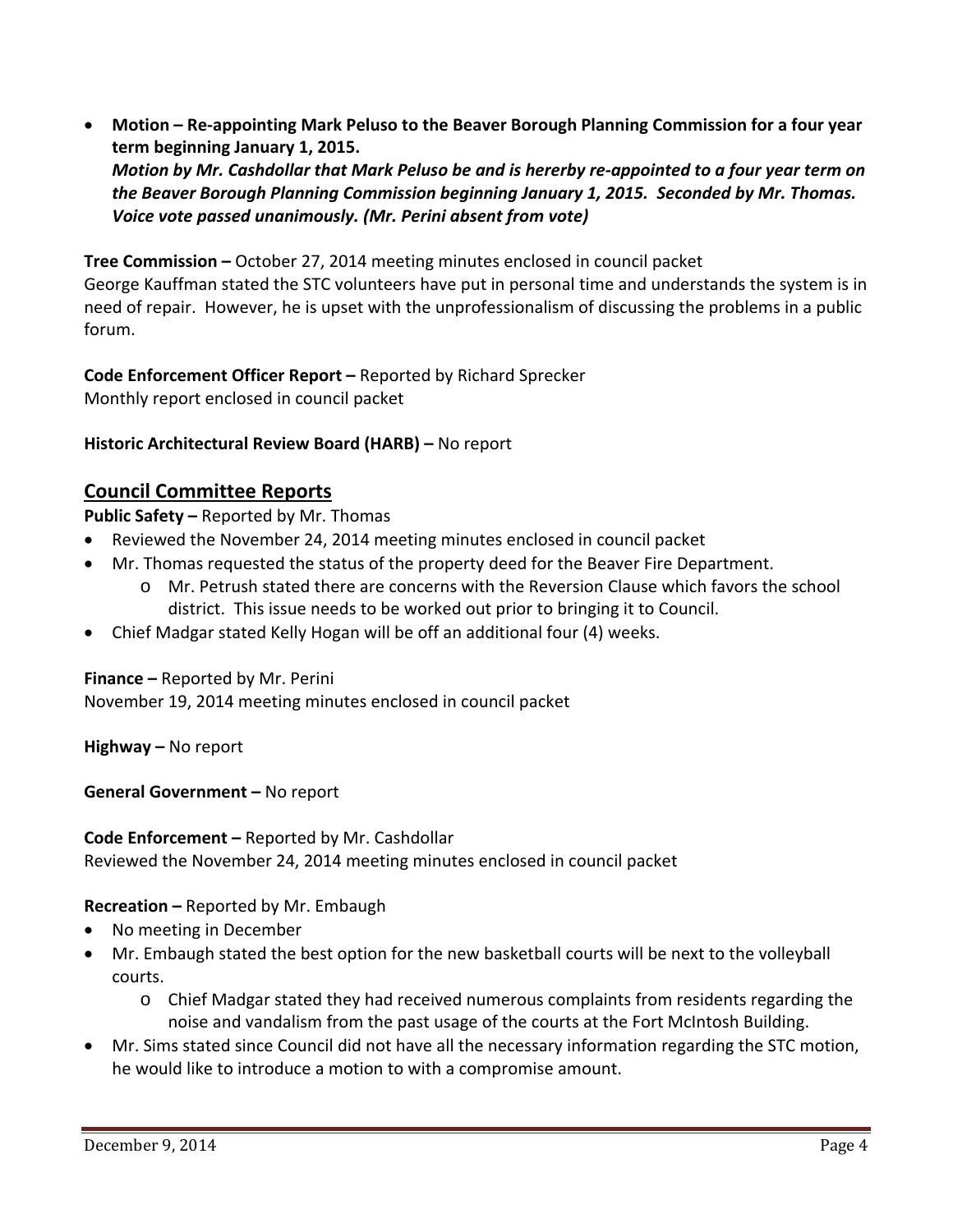- o *Motion by Mr. Sims that a compromise figure of \$21,000 with a provision that the STC submit a report or have a meeting with the Borough Manager monthly to review expenses. Seconded by Mr. Cashdollar.*
- o After discussion, the motion was withdrawn by Mr. Sims and Mr. Cashdollar.
- *Motion by Mr. Cashdollar to have a motion added to the January 2015 agenda to increase the* budget of the STC an additional \$8,000. Seconded by Mr. Deceder. Voice vote passed 6-1. Mr. *Thomas – No. (Mr. Andres and Mr. Perini absent from vote)*

**Water & Sewer –** Reported by Mr. Sims November 2, 2014 meeting minutes enclosed in council packet

# **Reports**

**Manager's Report –** Reported by Mr. Rathbun Reviewed the November 2014 report enclosed in council packet

# **Director of Operations Report –** Reported by Mr. Copeland

- Reviewed the December 9, 2014 report enclosed in council packet
- Mr. Cashdollar stated he has received numerous complaints from residents regarding our lack of light on Third Street creating a safety issue. Requests the Director of Operations work with the Safety Committee for a resolution.

## **President's Report –** Reported by Mr. Deelo

- All Committee Chairs will remain the same, however, membership on each committee will be announced at a later time. For now, membership is voluntary.
- Chairs need to set meetings for 2015 in order for proper advertisement.

## **Mayor Hamilton –**

- Thank you to everyone that was involved in Light‐up Night and making it another successful year. Tuba Christmas was a success and a nice addition to the night.
- Mr. Andres thanked the borough workers for setting up the chairs and thanked Mayor Hamilton for officially proclaiming November 28<sup>th</sup> Tuba Christmas.

## **Police Chief Madgar –** No report

**Fire Department –** Reported by Mr. Perini November 2014 report enclosed in council packet

## **Emergency Management Coordinator –** No report

**Engineer –** November 2014 monthly report enclosed in council packet

## **Solicitor Petrush –**

Working on a number of issues that pertain to water supply and sanitary issues.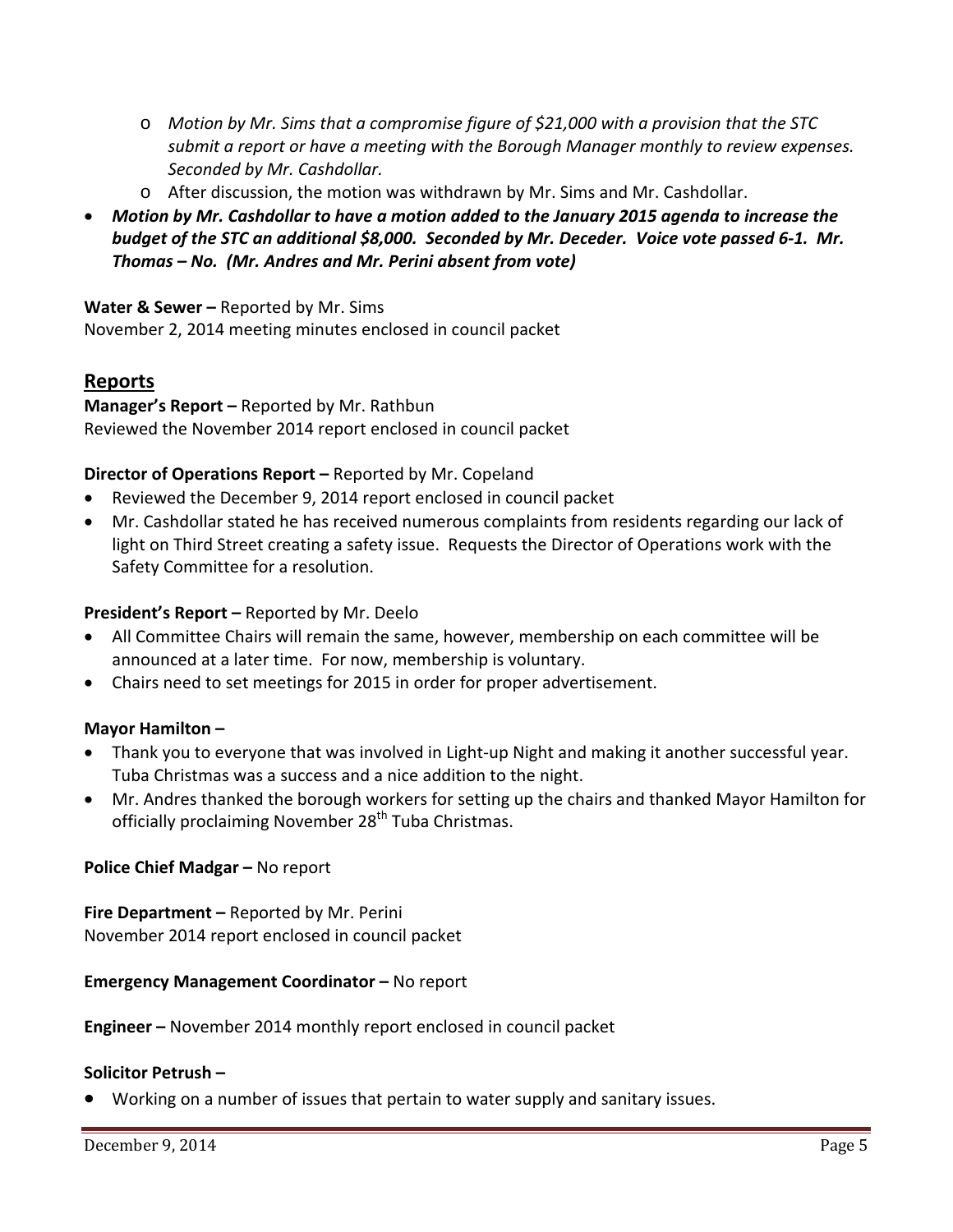Requests an Executive Session to brief council on litigation of the pending lawsuit regarding 418 Fair Avenue.

## **Old Business**

None

## **New Business**

## **Motion – Salary increase for Police Chief**

*Motion by Mr. Thomas that Beaver Borough Council authorize a 4% salary increase for Police Chief* Dan Madgar effective January 1, 2015. Seconded by Mr. McDermott. Roll call vote: : Mr. Embaugh -No, Mr. Sims - Yes, Mr. Cashdollar - No, Mr. Deceder - No, Mr. Thomas - Yes, Mr. Andres - Yes, Mr. McDermott – Yes, Mr. Deelo – Yes. Motion passed on the indicated roll call vote, 5-3. (Mr. Perini *absent from vote)*

**Motion – Approving and adopting the attached Beaver Borough Fee Schedule for the 2015 calendar year.** 

*Motion by Mr. Cashdollar that the Beaver Borough Fee Schedule be and is hereby approved and adopted for the 2015 calendar year. Seconded by Mr. Embaugh. Voice vote passed unanimously. (Mr. Perini absent from vote)*

## **Motion – Contracts for services**

*Motion by Mr. Sims that the Borough Manager be authorized to offer contracts for services to the following individuals for calendar year 2015. Charles Etta, Municipal Authority Engineer; Anna Lane, Custodian; Kevin Lane, Animal Control Specialist; Dan Martone, Borough Engineer and Zoning Officer; Randy Morrow, Code Enforcement Officer; Richard Sprecker, Code Enforcement Officer. Seconded by Mr. McDermott. Voice vote passed unanimously. (Mr. Perini absent from vote)*

## **Motion – Reimbursement for water line replacement**

*Motion by Mr. Sims that Beaver Borough Council approve the reimbursement of \$6,500.00 to John* Carver for a water line replacement from the main to the curb box at 566  $4<sup>th</sup>$  Street. Details *attached. Seconded by Mr. Andres. Voice vote passed unanimously. (Mr. Perini absent from vote)*

**Motion – Approving and adopting the attached 2015 Schedule of Regular Beaver Borough Council Meetings and directing the Solicitor to properly advertise the same**

*Motion by Mr. Cashdollar that the attached 2015 Schedule of Regular Beaver Borough Council Meetings be and is hereby approved and adopted for the 2015 calendar year, and that the Solicitor be and is hereby directed to properly advertise the same. Seconded by Mr. Embaugh. Voice vote passed unanimously. (Mr. Perini absent from vote)*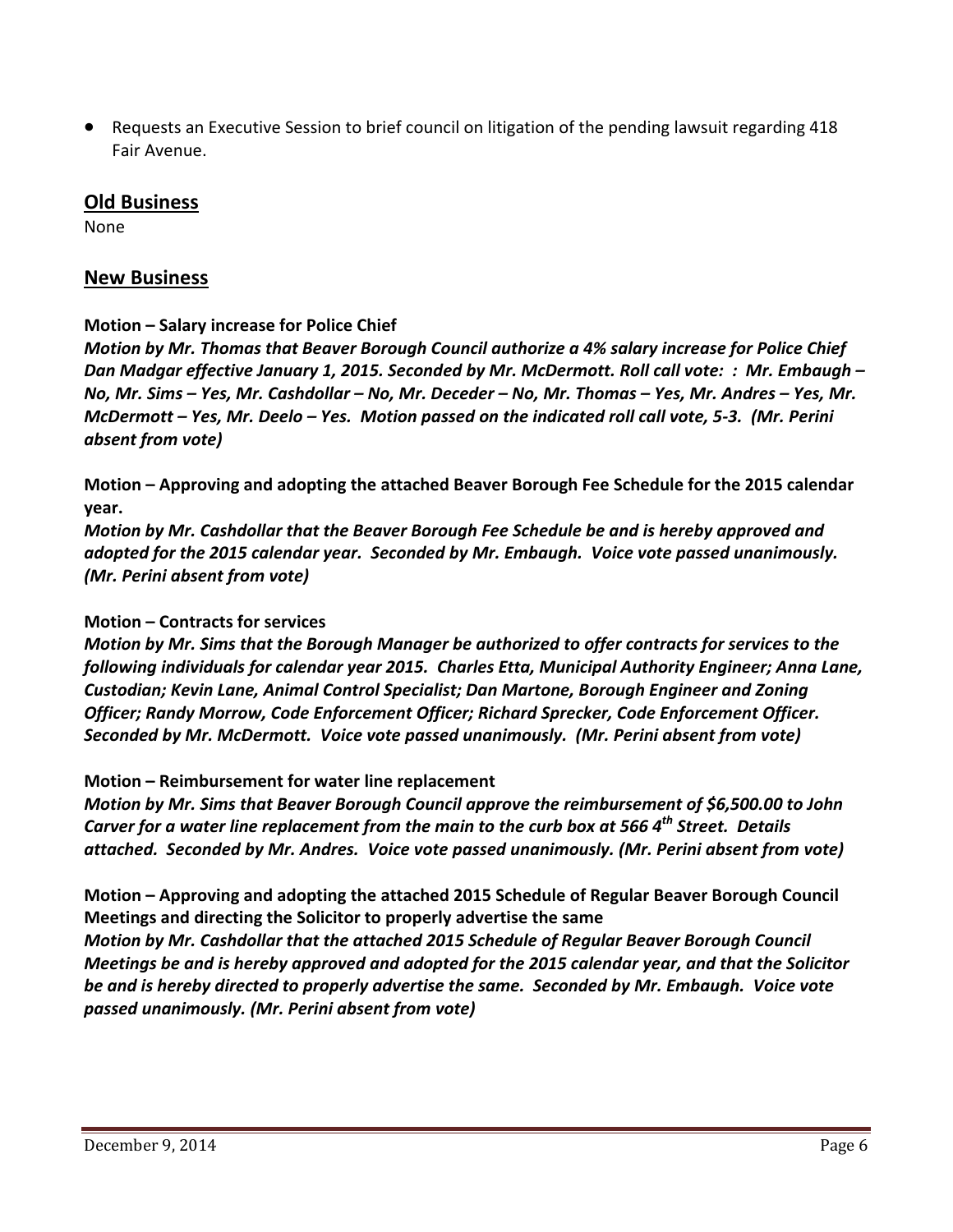**Motion – Selling the used fire truck**

*Motion by Mr. Thomas that we authorize the Borough Manager to sell the used fire truck in accordance with state regulations. Seconded by Mr. Cashdollar. Voice vote passed unanimously. (Mr. Perini absent from vote)*

**Motion – Amending Chapter 15 of the Code of Ordinances, relating to Motor Vehicles and Traffic** *Motion by Mr. Cashdollar that Beaver Borough Council approve and enact the attached ordinance amending Chapter 15 of the Code of Ordinances, relating to Motor Vehicles and Traffic. Seconded by Mr. Embaugh. Voice vote passed unanimously. (Mr. Perini absent from vote)*

**Motion – Directing the Solicitor to advertise the attached draft ordinance amending Chapter 18 of Beaver's Code of Ordinances relating to sewers and sewage disposal for consideration at the council's regular January 2015 meeting**

*Motion by Mr. Cashdollar that the Borough Solicitor be and is authorized and directed to advertise the attached Ordinance amending Chapter 18 of Beaver Borough's Code of Ordinances relating to sewers and sewage disposal for presentation and consideration at the regular January 2015 meeting of Beaver Borough Council. Seconded by Mr. Embaugh. Voice vote passed unanimously.*

**Motion – Directing the Solicitor to advertise the attached draft Ordinance amending Chapter 26 of Beaver's Code of Ordinances relating to water for consideration at the council's regular January 2015 meeting.**

*Motion by Mr. Cashdollar that the Borough Solicitor be and is authorized and directed to advertise the attached Ordinance Amending Chapter 26 of Beaver Borough's Code of Ordinances relating to water supply rates for presentation and consideration at the regular January 2015 meeting of Beaver Borough Council. Seconded by Mr. Sims. Voice vote passed unanimously.*

**Motion – To approve and fund 2015 Beaver Borough Street Resurfacing Program** *Motion by Mr. McDermott that the 2015 Beaver Borough Street Resurfacing Program with Related Sidewalk Replacement as attached hereto be and is hereby adopted as discussed in the attachment and providing the resurfacing of Fifth Street from Beaver Street to Sharon Road with the replacement of sidewalks and curbs abutting that portion of Fifth Street as required, and providing for the resurfacing of Sharon Road from Leopard Lane to Fourth Street with limited curb replacement as needed not to exceed 100' on Sharon Road. Seconded by Mr. Andres. Voice vote passed unanimously.*

Mr. McDermott read a letter from Maureen Bostwick, Tax Collector, regarding the request of Beaver Borough to pay the rental cost of her office space of \$500 a month.

 Mr. Deelo stated he and the Borough Manager will take the letter under advisement and will report back to council.

## *Motion to adjourn by Mr. Andres, Seconded by Mr. Perini. Voice vote passed unanimously.*

Public session ended at 9:15PM to enter into Executive Session.